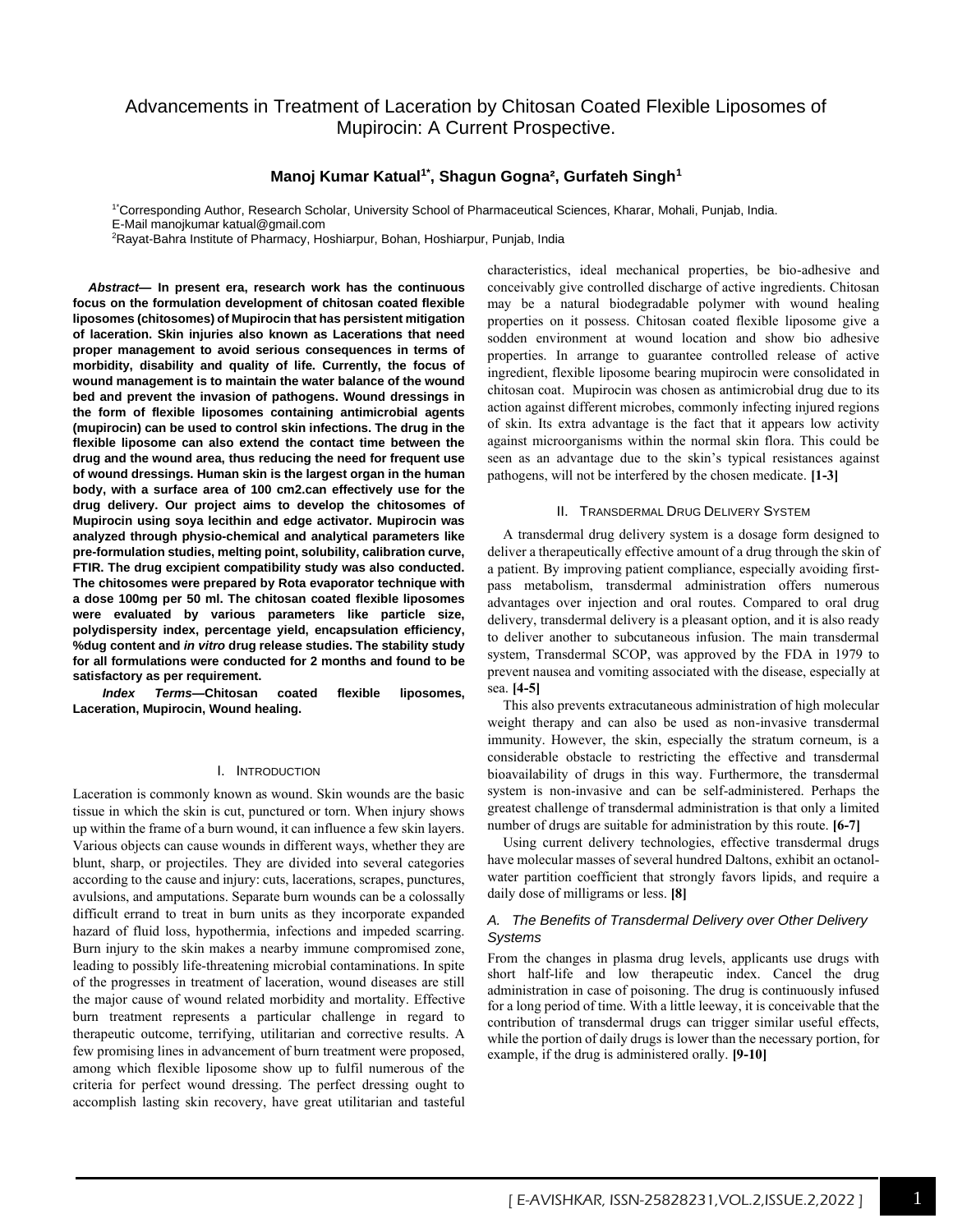### *B. Limitation of Transdermal Delivery Systems*

The drug must have some attractive physicochemical properties to penetrate through the stratum corneum. If the dose of drug required to restore the value exceeds 10 mg / day, if it is really feasible, transdermal administration will be very problematic. Clinical requirements are another area that must be carefully examined before opting to build a transdermal project. **[11]**

#### III. LACERATION (WOUNDS)

Laceration, are wounds to the underlying tissue in which the skin is cut, penetrated or torn. Skin wounds can be partitioned into two classes dependent on their appearance and capacity to recuperate, as intense or ongoing injuries, individually. An intense injury is tissue injury that mends inside 8-12 weeks. The meaning of an ongoing injury is the harmed tissue that has a debilitated capacity to mend up.

The underlying conditions for a persistent injury might be because of chemotherapy, steroid use, diseases, blood vessel inadequacy, diabetes mellitus, radiation, pressure and venous deficiency. Ongoing injuries can display complex microbiological consistency that can influence the recuperating interaction without giving any indications of underlying disease. Frankel et al explored ongoing injuries and their seven microbial verdure and found a high level of methicillin-resistant S. The microbial investigation affirmed that injuries are inclined to diseases and that joining of antimicrobial specialists in injury dressings is hence suggested. Consume wounds can be separated into a few classes relying upon the skin layers influenced by the injury. **[12]**

Mending of the skin ordinarily takes five to seven days. Recuperating of the skin generally requires fourteen days.



Fig. 1. Classification of laceration**[13]**

#### *A. Epidemiology of laceration*

Pressure ulcers are a common condition in acute hospitalized patients and long-term hospitalized patients. It is estimated that they occur in approximately 9% of hospitalized patients, usually within the first 2 weeks of hospitalization. A study found that even with the use of decompression beds and early nutritional support, 3% of patients in the surgical intensive care unit participating in the study still had pressure ulcers. The annual risk of pressure ulcers in patients with neurological impairment is 58%, the lifetime risk is approximately 85%, and the mortality rate is 8%. **[14]**

The incidence of pressure ulcers in the heel was determined in 150 orthopedic patients. The cohort consisted of patients admitted to an emergency hospital for elective orthopedic surgery or treatment of hip fractures. The incidence of pressure ulcers in the heel in all patients was 13.3% and the incidence of hip fractures was higher than that of elective surgery patients. However, hip fracture patients who use

pillows and rolled sheets to relieve heel pressure have significantly lower ulcer rates than other hip fracture patients. **[15]**

When all patients in the study are considered, the presence of respiratory disease is the only factor significantly associated with the development of pressure ulcers. According to reports, the prevalence of pressure ulcers among patients living in long-term care facilities ranges from 2.328% and has become an increasingly common cause of litigation. This means that 12% of people with diabetic foot ulcers need to have their limbs amputated at some point. **[16]**

#### IV. WOUND HEALING

Hemostasis happens among a number of minutes when a tissue is dislocated. The disruption of blood vessels and therefore the ensuing leak of blood into the wound square measure followed by protoplasm activation and aggregation. This can then result in the formation of a protein clot that causes the hemorrhage to prevent and plugs the defect and seals off the exposed tissue. This part consists of attraction of neutrophils and monocytes from the current blood to the wounded space resulting in cleansing and elimination of germs and trash. **[17]**

The proliferative part of the wounded skin starts 45 days when injury and lasts for concerning twothree days. The latter is meted out by formation of recent blood vessels, embryonic cell proliferation and formation of animate thing matrix like scleroprotein. Wound contraction is achieved by the differentiation nine of fibroblasts to myofibroblasts that have the power to increase and retract, and therefore the attachment of fibroblasts to scleroprotein resulting in the inspiration of a connective tissue. Remodelling of wounds is associate equilibrium between formation of recent cellular animal tissue and its degradation by proteases. **[18]**

This stage, which can continue for months, is characterised by modification of the structural integrity of the tissue with the aim of restoring traditional design of the skin. Counting on the regulation of this maturation method the ultimate result could either be a scar that`s indistinguishable from the healthy skin that is that the goal, or connective tissue that elevates on top of the encircling uninjured skin, indicating a deficient regulation of the method. **[19]**



Fig. 2. Phases of wound healing.

## V. TRANSFERSOMES (FLEXIBLE LIPOSOMES)

In broadest sense, a Transfersome may be an extremely all-mains and stress responsive, complicated mixture. Its most popular kind is associate ultra-deformable cyst possessing associate liquid core encircled by the complicated lipoid bilayer. The reciprocity of natural ingredients and double-layer shape leads to self-activation and optimization of the cyst. This enables Transfersome to effectively traverse various transport barriers, thereby serving as a drug carrier for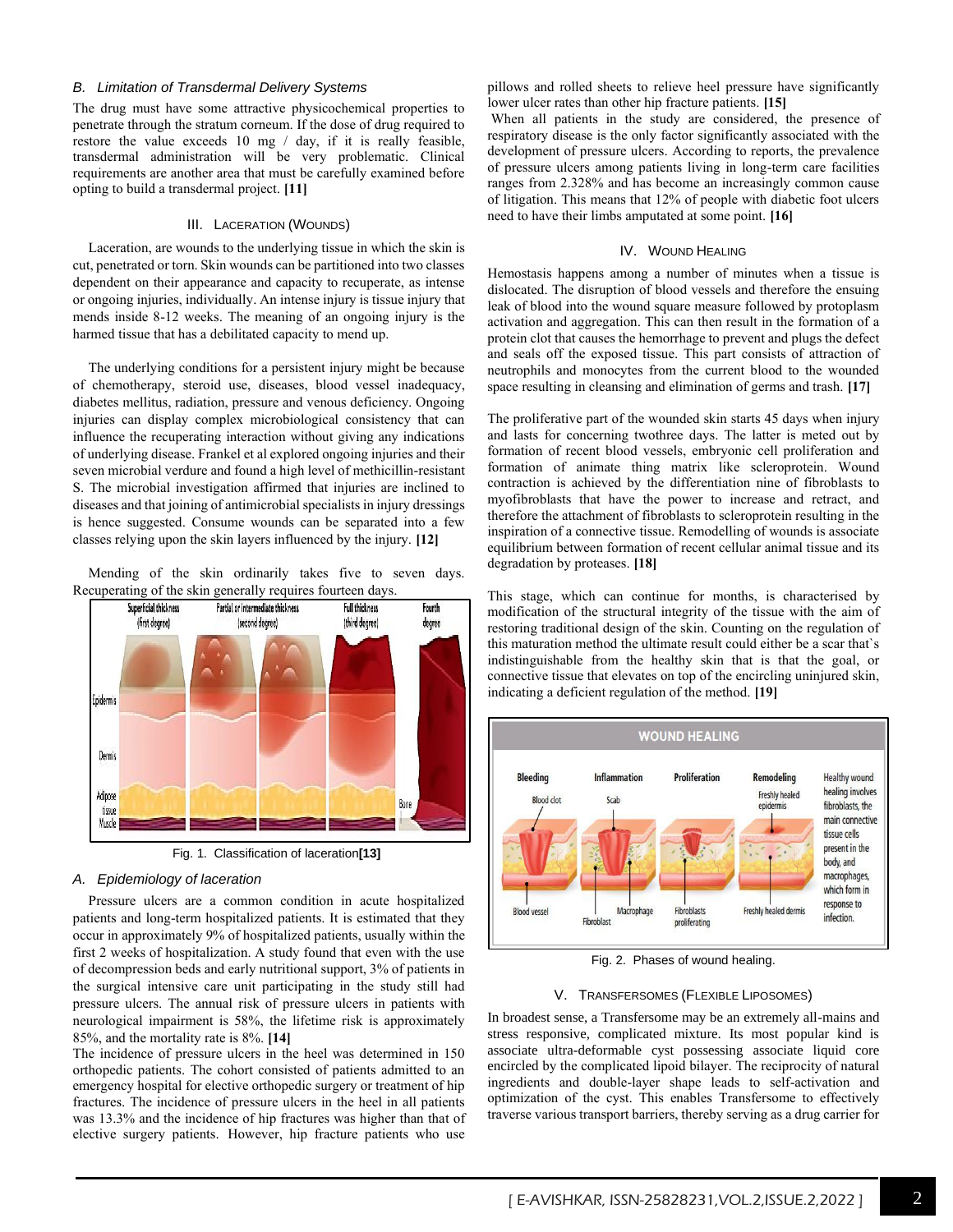non-invasive targeted drug delivery and sustained release of therapeutic drugs. **[21]**

The elasticity of these cyst metastases is many orders of magnitude higher than that of high-quality liposomes, so they are suitable for skin penetration. Metastases overcome the problem of skin penetration by compressing the protective lipids in the cells of the stratum. This is foreseeable, due to the high deformability of the cyst, allowing it to enter in an adaptive manner through mechanical closing forces. The flexibility of the transfer body membrane is achieved by mixing the appropriate active parts in the correct ratio. **[22]**

The resulting flexibility of the transfer body membrane minimizes the risk of complete rupture of the cyst in the skin and allows the transfer body to follow the natural water gradient of the entire stratum corneum after application under non-occlusive conditions. The transfer body will spontaneously penetrate the entire layer in two pathways within the intracellular lipid, which have different opinions on the properties of the bilayer.



Fig. 3. Structure of transfersomes. **[23]**

# *A. Mechanism of penetration of transfersomes*

All polar lipids attract some water, which is generally due to the beneficial energetic interaction between the deliquescent lipid residue and its proximal water. Therefore, all lipid vesicles composed of polar lipid vesicles move from a relatively dry position to a position with a sufficiently high water concentration.

Therefore, once the lipid suspension is placed on the surface of the skin, that part will become dehydrated due to the loss of water through evaporation, so the lipid vesicles will feel this "osmotic gradient" and move in this gradient to avoid complete drying. They can only achieve this if they have sufficient deformability to taste the elongated pores of the skin, because the transfer body composed of surfactants has appropriate additional associative and rheological properties, not because they have conventional vesicle liposomes with higher deformability and not easy to deform. They are limited to the surface of the skin, no matter where they are completely dehydrated and fused, their penetration force is less than that of the transfer body.

In this sense, Transfersomes have been optimized, thus obtaining maximum flexibility to take full advantage of the transepidermal diffusion gradient. The carrier combination consists of at least one amphiphilic substance, which self-assembles into a lipid bilayer in a liquid solvent, and the lipid bilayer is closed into a single lipid capsule. By adding at least one bilayer softening element, the flexibility and porosity of the lipid bilayer are greatly accumulated.



Fig. 4. Mechanism of penetration of transfersomes.

## *B. Salient Features of Transfersomes*

They will serve as carriers for low and high molecular weight drugs. They need high defense power, only when lipophilic drugs are close to ninety.They will be used for each general moreover as topical delivery of drug.

### *C. Method of preparation of Transfersomes*

Film method: Here the transfersomes are ready by dissolving the lipid in organic solvent that is then removed underneath the vacuum. Once the organic solvent is gaseous, the film fashioned is then hydrous with liquid medium. Following hydrating and swelling, the liposomes are going to be fashioned.

#### *D. Characterization of Transfersomes*

#### • *Particle Size And Polydispersity Index*

The average particle size and polydispersity index of chitosan were measured by photon correlation spectroscopy using Malvern Zetasizer.

#### • *Encapsulation Efficiency*

1ml of chitosomes was taken and diluted with pH 7.4 phosphate buffer which was sonicated in bath sonicator for 20 min. and further the solution was centrifuged at 14000rpm for 30 minutes. The concentration of free mupirocin was determined in the supernatant by measuring the UV absorbance.

EE  $(\%)$  = Total drug added –Unentrapped drug x100 Total drug added

#### • *Percentage Drug Content*

1ml of chitosomes was taken and diluted with pH 7.4 phosphate buffer. The solution was centrifuged at 14000rpm for 40 minutes. Further the solution was diluted to 25ml with methanol. Then drug concentration was determined UV-Vis spectrophotometer.

#### • *In Vitro Drug Release Studies*

Chitosomes equivalents to 100mg of drug was accurately weighed and placed in a sac of semi-permeable membrane which was transferred into a glass beaker containing phosphate buffer of pH 7.4. The temperature was maintained at 37ºC stirred at 140 rpm. Sampling is performed at predetermined time intervals. The concentration is determined by spectrophotometry.

# VI. MUPIROCIN

Mupirocin could be a metallic element salt of the antibiotic created by bacteria genus fluorescens. Mupirocin expresses a broad activity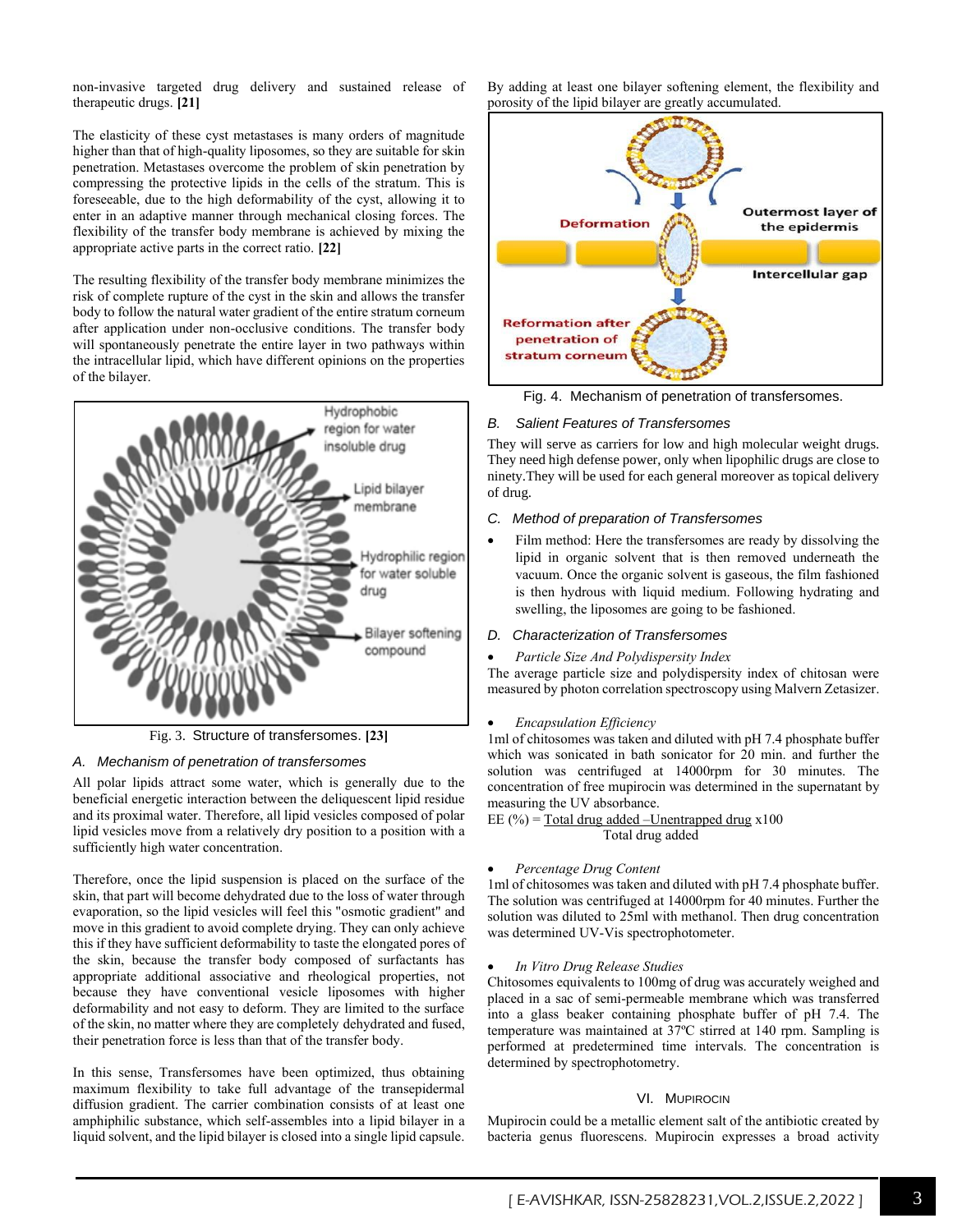against numerous microorganisms. Mupirocin is additionally used nasally in infection-control programs to eradicate nasal colonisation by MRSA. This will be seen as a plus thanks to the skin traditional defenses against pathogens that remains unaffected by mupirocin. **[25]**

The potent medicine activity of MHz is any increased in an acidic atmosphere, and might therefore be a plus in relevance the acidic hydrogen ion concentration related to the skin and its surroundings. Once skin is battle-scarred or traumatized in any type, mupirocin will probably penetrate to deeper layers. This can be additionally true once occlusive dressings square measure used, leading to higher permeation. Patients tormented by burn injury square measure at high risk of attracting pathogens and developing infections. **[26]**

Burn wounds colonisation with *S. Aureus* vary to an excellent extent, similarly like the severity of the burn wound, the patients age, the patient's own nasal and tubular cavity *S. Aureus* colonisation, the health care staff and also the sort of care given by the health care skilled at the center of treatment. Aureus are related to a delay within the wound healing method, an exaggerated demand for surgery, and an extended hospital residence. Thirty administering nasal mupirocin to patients with high risk of developing the infections could contribute to reduced risk of wound colonisation with *S. Aureus.*

Polyethylene glycol is often used to extend the circulation time of liposomes. Heparosan is used to coat flexible liposomes. By analogy, the drug-loaded liposome coating with HEP should be able to disguise the MPS delivery vehicle, prolong circulation time and possibly prevent immune-mediated clearance. Chitosan has the ability to increase vesicle stability, encapsulation efficiency and mucosal adhesion properties.



Fig. 5. Structure of Mupirocin

### VII. CHITOSAN

Chitosan is widely used as an adhesive coating polymer for flexible liposomal drug delivery systems due to its adhesive properties to the mucus layer. The coating mechanism or the interaction between the chitosan and the liposome or mucin depends mainly on the electrostatic force. Chitosan can be used to prevent or treat burn wounds and infections, not only because of its inherent antibacterial properties, but also because it can deliver external antibacterial agents to wounds and burns. It can also be used as a sustained-release drug vehicle for growth factors to enhance wound healing.



Fig. 6. Structure of Chitosan

Chitosan is a deacetylated chitin, a natural carbohydrate found in the bones of insects, crustaceans, and some fungi. The main parameters that affect the square properties of chitosan measure its relative molecular mass and degree of acylation and represent the proportion of deacetylated units. These parameters are combined with the conditions used throughout the chitosan preparation process, but can also change in later stages. The completely different degree of deacetylation and the different relative molecular mass of chitosan show many advantages as a gelling polymer, which is related to its biological properties. **[29-30]**

These properties embrace physiological condition, stimulation of wound healing, potential to function tissue engineering scaffolds, and potential in drug delivery, particularly controlled drug delivery. Chitosan possesses charged amino teams and, as a result, chitosan is according to possess antimicrobial properties in addition. Moreover, chitosan exhibits bio adhesiveness at web site the location the positioning} of application leading to exaggerated retention time at the administration site, because of the charge at physiological ph. scale. There's conjointly chance of numerous redox depolymerisation and atom degradation. **[31-33]**

The environment of the channel can also have an effect on the degradation. Once administering chitosan via the oral route, and also the subsequent absorption, the tissue distribution is, for the foremost half, suffering from the mw. It's reportable that increasing the mw of chitosan, ends up in a remittent plasma concentration. Aureus. **[34-36]**

This can be additionally an extra advantage once applying chitosan drug delivery systems in skin injuries and burns. However, one should take into account the factors that will have an effect on the chitosan toxicity, like its purity, source, the salt type and polydispersity. Because of its supply of origin, chitosan might not be counselled orally to those who square measure allergic to shellfish. . **[37-38]**

#### VIII. CONCLUSION

Vesicle drug delivery systems have been studied extensively for drug delivery, drug targeting, and controlled release phenomena. However, the poor stability and poor retention of the drug have been the main problems that limit its application.. To resolve these problems variety of approaches have been studied. But novel approach of coating of vesicles with biodegradable polymer, chitosan seems to be very effective one. Chitosan coated vesicles are a new type of drug delivery system, especially with reference to their preparation, characterization and application. This system takes advantage of vesicles as a carrier and chitosan as a polymer because it has useful physicochemical properties for drug delivery. Chitosomes may prove a drug delivery of choice in near future.

### IX. ACKNOWLEDGEMENT

The author is very grateful to Honorable Chairman S. Gurvinder Singh Bahra, Rayat Bahra Group and Worthy Vice Chancellor Prof. Parvinder Singh, Rayat Bahra University, Mohali, Punjab, India for their constant encouragement and support for preparing this article. The authors hereby declare no "conflict of Interest".

#### **REFERENCES**

- [1] T. M. Allen, "Liposomal drug formulation-Rationale for development and what we can expect for the future," *Drugs*, vol. 56, pp. 747-756, 1998.
- [2] I. A. Alsarra, "Chitosan topical gel formulation in the management of burn wounds," *International Journal of Biological Macromolecules*, vol. 45, pp. 16-21, 2009.
- [3] S. Amselem, A. Gabizon and Y. Barenholz, "Evaluation of a new extrusion device for the production of stable oligo lamellar